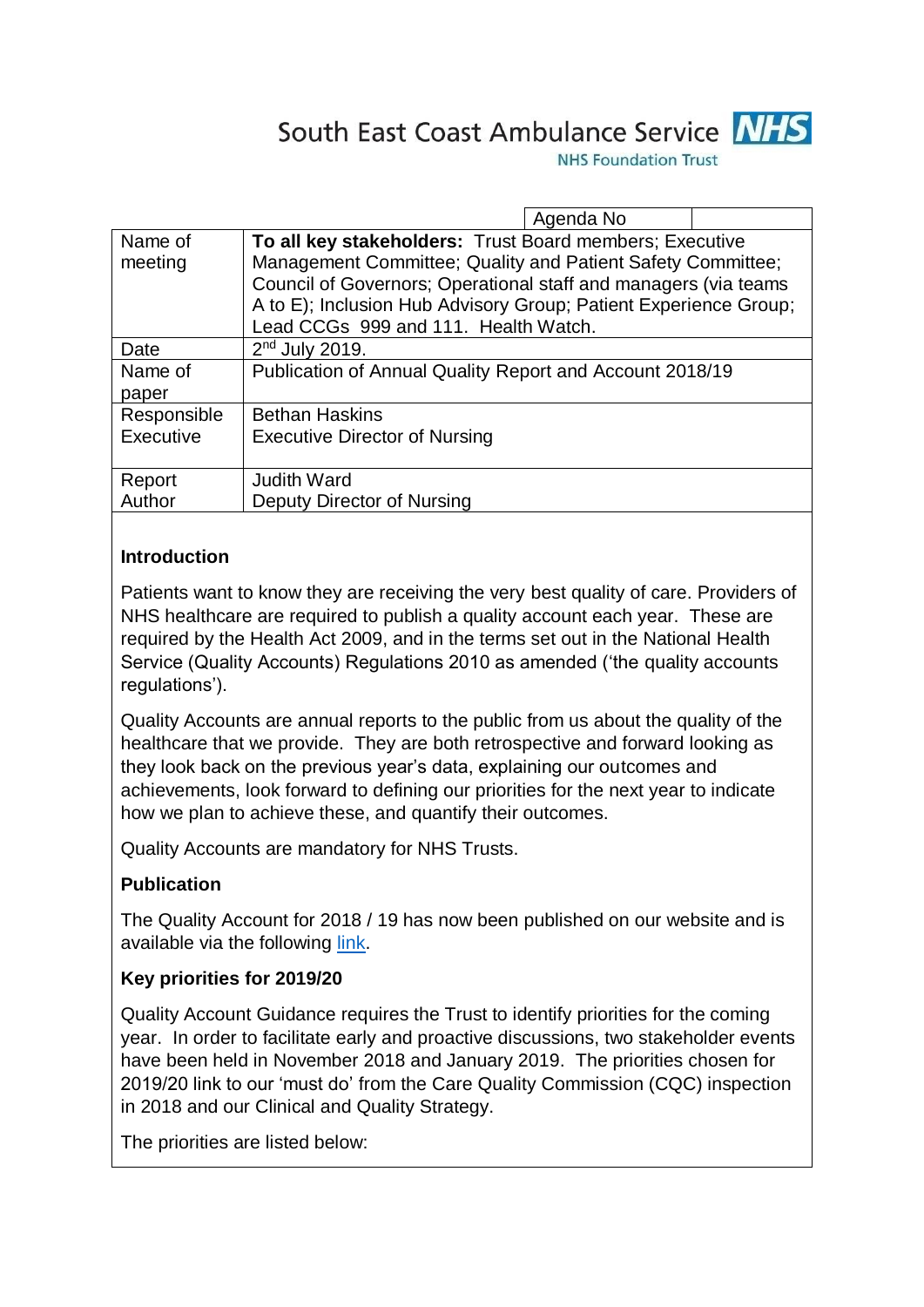#### **Improving survival from out of hospital cardiac arrest.**

Out of hospital cardiac arrest is a life-threatening condition which is a key responsibility for ambulance services. Cardiac arrest survival is a clinical priority in our Clinical and Quality Strategy. In the UK almost 30 000 people had active resuscitation from out-of-hospital cardiac arrest (OHCA) in 2015; only 25% achieved a return of spontaneous circulation and 8% were discharged alive from the hospital<sup>1</sup>. In Q3 of 2018/19 in SECAmb we had a mean return of spontaneous circulation (ROSC) rate of 22.87% and a survival to discharge rate of 6.52%, both below the national average. The Resuscitation Council of the United Kingdom (RCUK) outline 4 stages to the 'chain of survival'<sup>2</sup>; 1. Early recognition and call for help, 2. Early bystander Cardio pulmonary resuscitation (CPR), 3. Early defibrillation, 4. Early advanced life support and standardised post resuscitation care. In order to improve survival from OHCA we must influence all stages of this chain. This priority builds upon previous work in 2018/19.

### **Improving the care of patients with mental illness / disorder**

The Five year forward view for mental health $3$  recognised that "people of all ages have been stigmatised and marginalised, all too often experiencing an NHS that treats their minds and bodies separately". Mental Health Care features in our Clinical and Quality Strategy. Our strategy focusses on getting it right first time so that our patients receive care which is informed by current national and local legislation and guidelines. Our staff will be appropriately trained via programmes designed by our mental health professionals, to ensure that care is non– stigmatising, evidence based and up to date. Some of this work has already begun within the Trust but it is in the early stages. Never the less, we have evidence that people with mental illness/disorder do not always receive the most appropriate category of response time due to the way we work with partner agencies such as the Police. In addition, we have identified areas where we need to train our staff better to respond appropriately. Both of these impact negatively on the experience of patients with mental illness. The view of our stakeholders was overwhelmingly in favour of highlighting progress as a priority within our quality account.

### **Safety within our Emergency Operations Centre**

Patients who use 999, access our services via the Emergency Operations Centre. This is our first opportunity to assess and appropriately respond to their condition. The Care Quality Commission (CQC) inspection published in November 2018 identified potential issues relating to how we identify and manage the stack of patients waiting for an ambulance. At times patients waited outside the times detailed in the policy for a welfare call. Insufficient staffing was also a key issue. Some of these concerns have been reflected by trends for serious incidents and

<sup>-</sup><sup>1</sup> Hawkes C, Booth S, Ji C, et al; OHCAO Collaborators. Epidemiology and outcomes from out-ofhospital cardiac arrests in England. Resuscitation. 2017; 110:133-140.

<sup>2</sup> Perkins G, et al. Resuscitation Guidelines: Adult Basic Life Support and Automated External Defibrillation. *Resuscitation Council of the United Kingdom.* 2015. London.

<sup>&</sup>lt;sup>3</sup> The mental health taskforce: five year forward view for mental health. NHS England. 2016.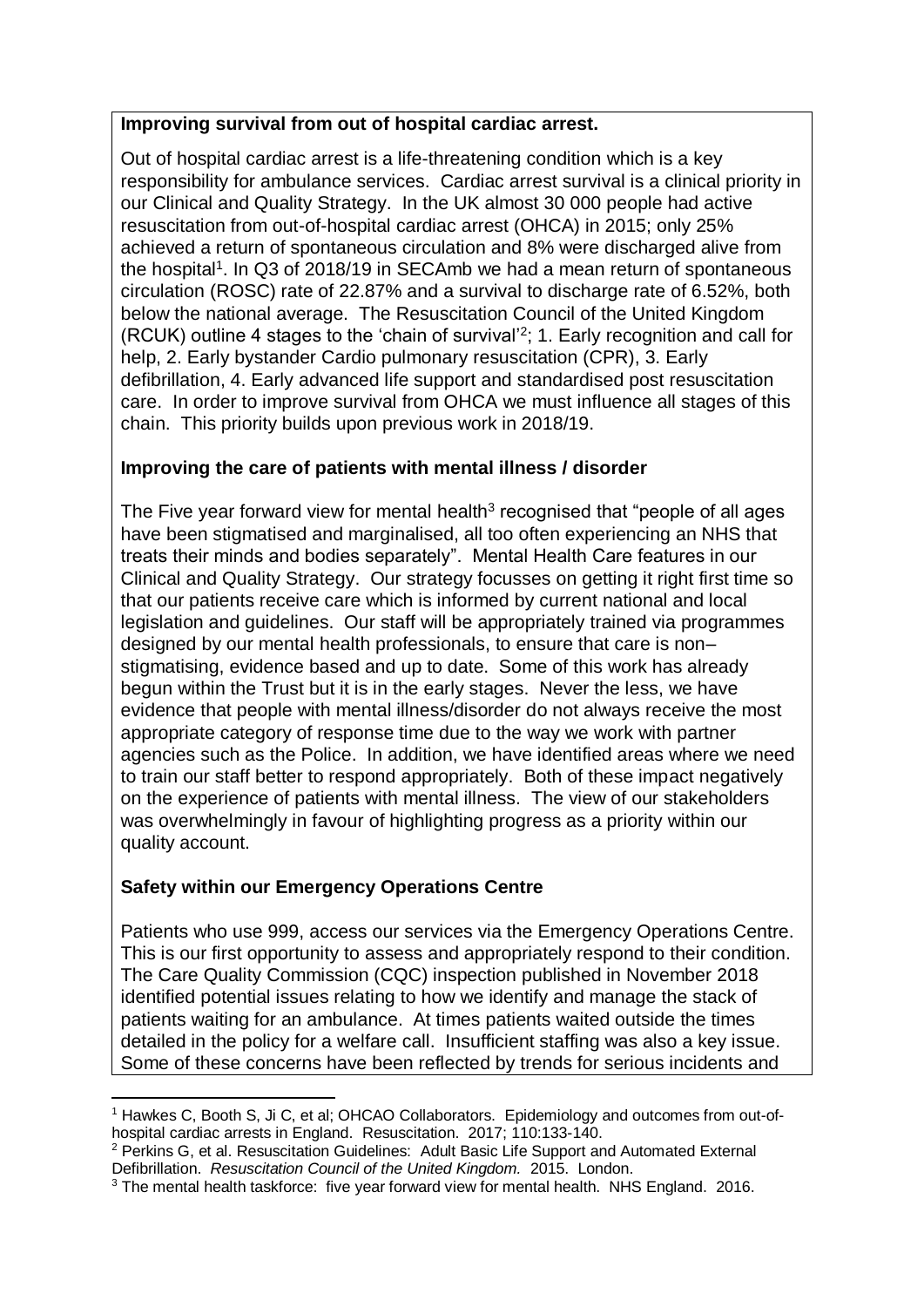complaints. Significant work has already been undertaken in respect of safety within our Emergency Operations Centre, but we recognise that this is an improvement journey.

## **Care of patients who fall**

SECAmb receives a large number of calls from patients who have fallen. From 1<sup>st</sup> April 2018 – 31st March 2019 we attended 35,930 category 3 and 4 calls to patients who had fallen. 49% waited longer than 1 hour for an ambulance. The National Ambulance Response Programme<sup>4</sup> identifies a category 3 response for patients who fall. The CQC inspection in 2018 noted that "Patients classed as category 3 (elderly fallers and long lie patients) were at high risk of deterioration as a result of experiencing long delays". This has also been evidenced internally by serious incidents and complaints have demonstrated the negative experience of these patients. Our stakeholders expressed concerns about the safety of patients who have fallen and have to wait for a response.

Additional information on how we plan to achieve these aims is contained within the report.

# **Progress in 2018/19**

The report outlined areas of improvement from 1<sup>st</sup> April 2018 to 31<sup>st</sup> March 2019. These included:

- An improved CQC rating of 'requires improvement'.
- Out of hospital cardiac arrest;
- Safeguarding;
- Learning from safeguarding, incidents and complaints;
- Medicines management;
- Improved incident reporting;
- Hand hygiene:
- Sepsis;

-

- Care of patients who have had a stroke;
- Maintaining performance in our 111 service whilst introducing a new IT infrastructure and a host Computer Aided Dispatch (CAD system);
- Management of complaints;
- Initial work in relation to response times for patients with mental illness.

The Trust compliance with national Ambulance response times in 2018 / 19 was satisfactory for categories 1 and 2 but room for improvement. The Trust did not compare favourably for categories 3 and 4 and further work to address this will continue in 2019/20.

<sup>4</sup> https://www.england.nhs.uk/urgent-emergency-care/arp/